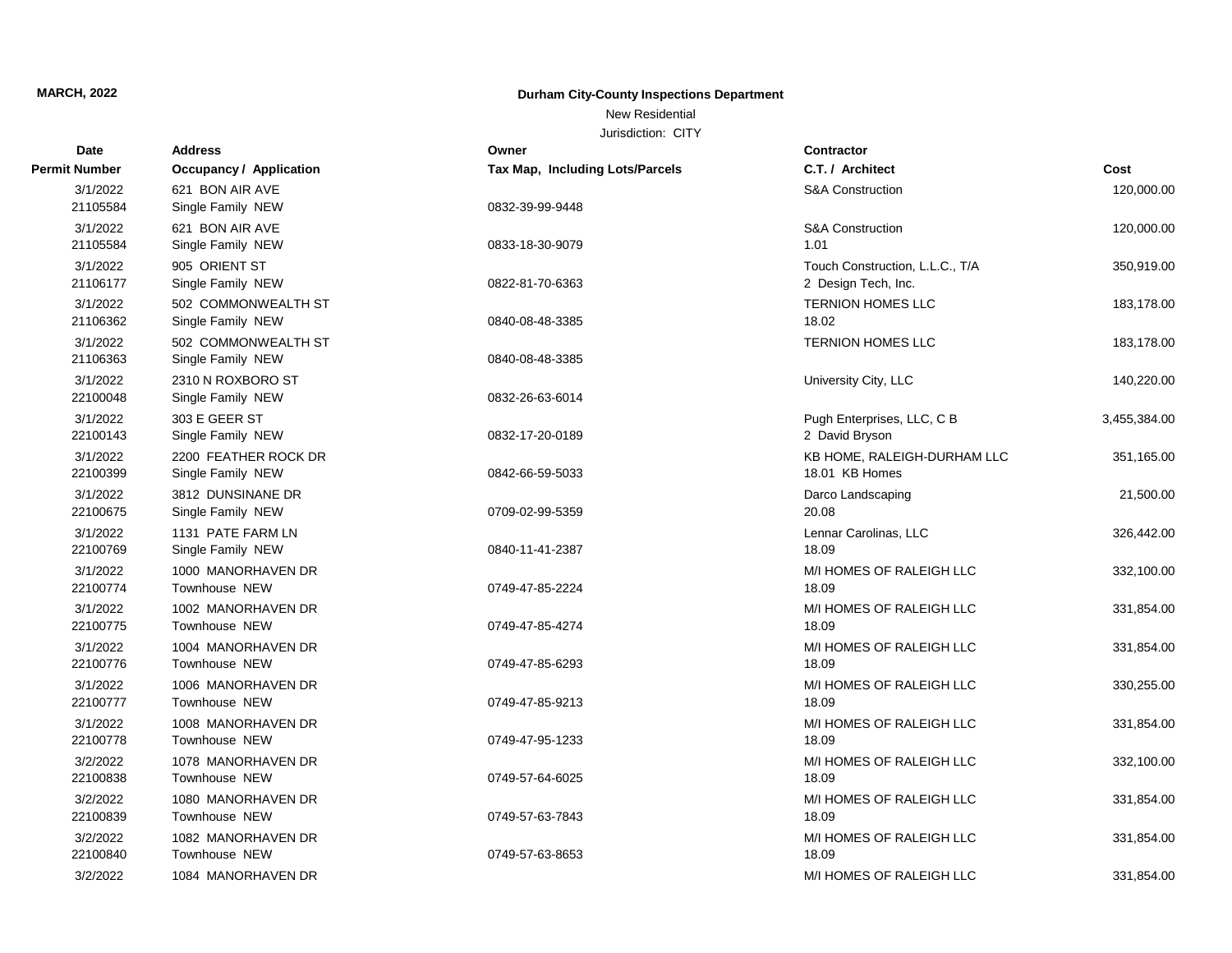## New Residential

| <b>Date</b>          | <b>Address</b>                         | Owner                           | <b>Contractor</b>                                                |            |
|----------------------|----------------------------------------|---------------------------------|------------------------------------------------------------------|------------|
| <b>Permit Number</b> | <b>Occupancy / Application</b>         | Tax Map, Including Lots/Parcels | C.T. / Architect                                                 | Cost       |
| 22100841             | Townhouse NEW                          | 0749-57-63-9464                 | 18.09                                                            |            |
| 3/2/2022<br>22100842 | 1086 MANORHAVEN DR<br>Townhouse NEW    | 0749-57-73-0265                 | M/I HOMES OF RALEIGH LLC<br>18.09                                | 331,854.00 |
| 3/2/2022<br>22100843 | 1088 MANORHAVEN DR<br>Townhouse NEW    | 0749-57-73-1093                 | M/I HOMES OF RALEIGH LLC<br>18.09                                | 331,854.00 |
| 3/2/2022<br>22100881 | 1012 CITADEL AVE<br>Townhouse NEW      | 0737-25-79-7391                 | Pulte Home Company, LLC<br>20.27                                 | 284,745.00 |
| 3/2/2022<br>22100882 | 1010 CITADEL AVE<br>Townhouse NEW      | 0737-25-79-9007                 | Pulte Home Company, LLC<br>20.27                                 | 226,566.00 |
| 3/2/2022<br>22100883 | 1008 CITADEL AVE<br>Townhouse NEW      | 0737-25-78-9897                 | Pulte Home Company, LLC<br>20.27                                 | 236,898.00 |
| 3/2/2022<br>22100884 | 1006 CITADEL AVE<br>Townhouse NEW      | 0737-25-88-0697                 | Pulte Home Company, LLC<br>20.27                                 | 224,598.00 |
| 3/2/2022<br>22100885 | 1004 CITADEL AVE<br>Townhouse NEW      | 0737-25-88-1487                 | Pulte Home Company, LLC<br>20.27                                 | 236,898.00 |
| 3/2/2022<br>22100886 | 1002 CITADEL AVE<br>Townhouse NEW      | 0737-25-88-2284                 | Pulte Home Company, LLC<br>20.27                                 | 226,812.00 |
| 3/2/2022<br>22100887 | 1019 BADLANDS ST<br>Townhouse NEW      | 0739-22-36-9595                 | Pulte Home Company, LLC<br>20.25                                 | 284,745.00 |
| 3/2/2022<br>22100888 | 1017 BADLANDS ST<br>Townhouse NEW      | 0739-22-36-7515                 | Pulte Home Company, LLC<br>20.25                                 | 224,598.00 |
| 3/2/2022<br>22100889 | 1015 BADLANDS ST<br>Townhouse NEW      | 0739-22-36-4595                 | Pulte Home Company, LLC<br>20.25                                 | 236,898.00 |
| 3/2/2022<br>22100890 | 1013 BADLANDS ST<br>Townhouse NEW      | 0739-22-36-2575                 | Pulte Home Company, LLC<br>20.25                                 | 226,566.00 |
| 3/2/2022<br>22100891 | 1011 BADLANDS ST<br>Townhouse NEW      | 0739-22-26-9595                 | Pulte Home Company, LLC<br>20.25                                 | 272,445.00 |
| 3/3/2022<br>22100579 | 1502 SUNSET PEAK WAY<br>Townhouse NEW  | 0830-90-10-5805                 | Ryan Builders-North Carolina, LLC, Dan<br>20.27 GMD Design Group | 235,176.00 |
| 3/3/2022<br>22100580 | 1504 SUNSET PEAK WAY<br>Townhouse NEW  | 0830-90-10-7938                 | Ryan Builders-North Carolina, LLC, Dan<br>20.27 GMD Design Group | 233,331.00 |
| 3/3/2022<br>22100581 | 1506 SUNSET PEAK WAY<br>Townhouse NEW  | 0830-90-11-9008                 | Ryan Builders-North Carolina, LLC, Dan<br>20.27 GMD Design Group | 235,668.00 |
| 3/3/2022<br>22100583 | 1613 MARYLAND AVE<br>Single Family NEW | 0822-27-70-9533                 | Crabtree Spaces, LLC, G<br>4.01 HARD ART STUDIO, PLLC            | 516,108.00 |
| 3/3/2022<br>22100627 | 3863 KEOHANE DR<br>Single Family NEW   | 0801-22-41-2562                 | CAROLINAS, LLC.<br>20.17                                         | 375,396.00 |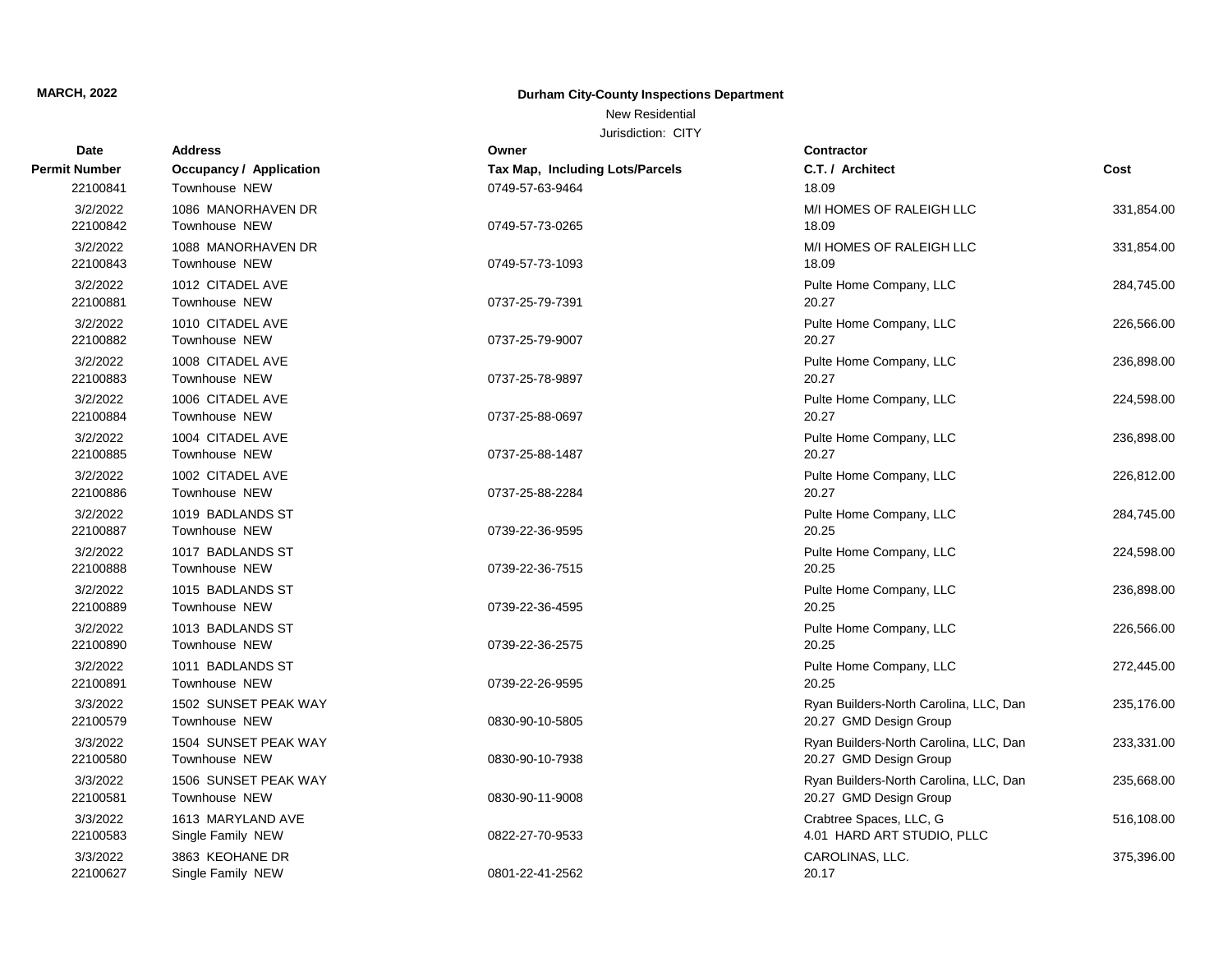New Residential

| <b>Date</b>          | <b>Address</b>                 | Owner                           | <b>Contractor</b>                      |            |
|----------------------|--------------------------------|---------------------------------|----------------------------------------|------------|
| <b>Permit Number</b> | <b>Occupancy / Application</b> | Tax Map, Including Lots/Parcels | C.T. / Architect                       | Cost       |
| 3/3/2022             | 5414 RIPPLEBROOK RD            |                                 | True Homes, LLC                        | 442,431.00 |
| 22100649             | Single Family NEW              | 0825-03-21-7317                 | 16.03                                  |            |
| 3/3/2022             | 1328 MONTAGUE AVE              |                                 | Lennar Carolinas, LLC                  | 427,302.00 |
| 22100820             | Single Family NEW              | 0769-01-28-6733                 | 19                                     |            |
| 3/3/2022             | 1019 GEMMA DR                  |                                 | Lennar Carolinas, LLC                  | 275,568.00 |
| 22100864             | Townhouse NEW                  | 0840-01-82-0517                 | 18.09                                  |            |
| 3/3/2022             | 1023 GEMMA DR                  |                                 | Lennar Carolinas, LLC                  | 266,049.00 |
| 22100865             | Townhouse NEW                  | 0840-01-82-2670                 | 18.09                                  |            |
| 3/3/2022             | 1027 GEMMA DR                  |                                 | Lennar Carolinas, LLC                  | 261,498.00 |
| 22100866             | Townhouse NEW                  | 0840-01-82-4694                 | 18.09                                  |            |
| 3/3/2022             | 1031 GEMMA DR                  |                                 | Lennar Carolinas, LLC                  | 261,498.00 |
| 22100867             | Townhouse NEW                  | 0840-01-82-7688                 | 18.09                                  |            |
| 3/4/2022             | 1107 WHITE FLINT CIR           |                                 | Lennar Carolinas, LLC                  | 381,669.00 |
| 22100958             | Single Family NEW              | 0769-39-25-8590                 | 19                                     |            |
| 3/4/2022             | 935 W CLUB BLVD                |                                 | Redeeming Development Group, LLC       | 183,000.00 |
| 22100324             | Single Family NEW              | 0822-74-29-0960                 |                                        |            |
| 3/4/2022             | 941 W CLUB BLVD                |                                 | Redeeming Development Group, LLC       | 183,000.00 |
| 22100325             | Single Family NEW              | 0822-74-19-6950                 |                                        |            |
| 3/4/2022             | 1001 ASHCLIFF LN               |                                 | HHHunt Homes Raleigh-Durham, LLC       | 349,197.00 |
| 22100622             | Single Family NEW              | 0769-92-56-7855                 | 19.00                                  |            |
| 3/4/2022             | 3862 KEOHANE DR                |                                 | CAROLINAS, LLC.                        | 436,281.00 |
| 22100670             | Single Family NEW              | 0801-22-61-2192                 | 20.17                                  |            |
| 3/4/2022             | 2019 SEFORD DR                 |                                 | Ryan Builders-North Carolina, LLC, Dan | 306,270.00 |
| 22100683             | Single Family NEW              | 0841-89-02-4742                 | 18.01                                  |            |
| 3/4/2022             | 1303 FARM LEAF DR              |                                 | Lennar Carolinas, LLC                  | 315,987.00 |
| 21106060             | Single Family NEW              | 0769-01-19-3769                 | 19                                     |            |
| 3/7/2022             | 1014 CHAMBLEE CT               |                                 | Lennar Carolinas, LLC                  | 406,269.00 |
| 21106058             | Single Family NEW              | 0769-01-19-7286                 | 19                                     |            |
| 3/7/2022             | 1016 CHAMBLEE CT               |                                 | Lennar Carolinas, LLC                  | 388,065.00 |
| 21106059             | Single Family NEW              | 0769-01-19-8320                 | 19                                     |            |
| 3/7/2022             | 1010 CHAMBLEE CT               |                                 | Lennar Carolinas, LLC                  | 397,905.00 |
| 21106319             | Single Family NEW              | 0769-01-19-6262                 | 19                                     |            |
| 3/7/2022             | 1012 CHAMBLEE CT               |                                 | Lennar Carolinas, LLC                  | 392,862.00 |
| 21106321             | Townhouse NEW                  | 0769-01-19-7223                 | 19                                     |            |
| 3/7/2022             | 1217 FARM LEAF DR              |                                 | Lennar Carolinas, LLC                  | 382,038.00 |
| 21106325             | Single Family NEW              | 0769-01-19-3774                 | 19                                     |            |
| 3/7/2022             | 1804 PRITCHARD PL              |                                 | Triangle Building & Properties, LLC    | 155,349.00 |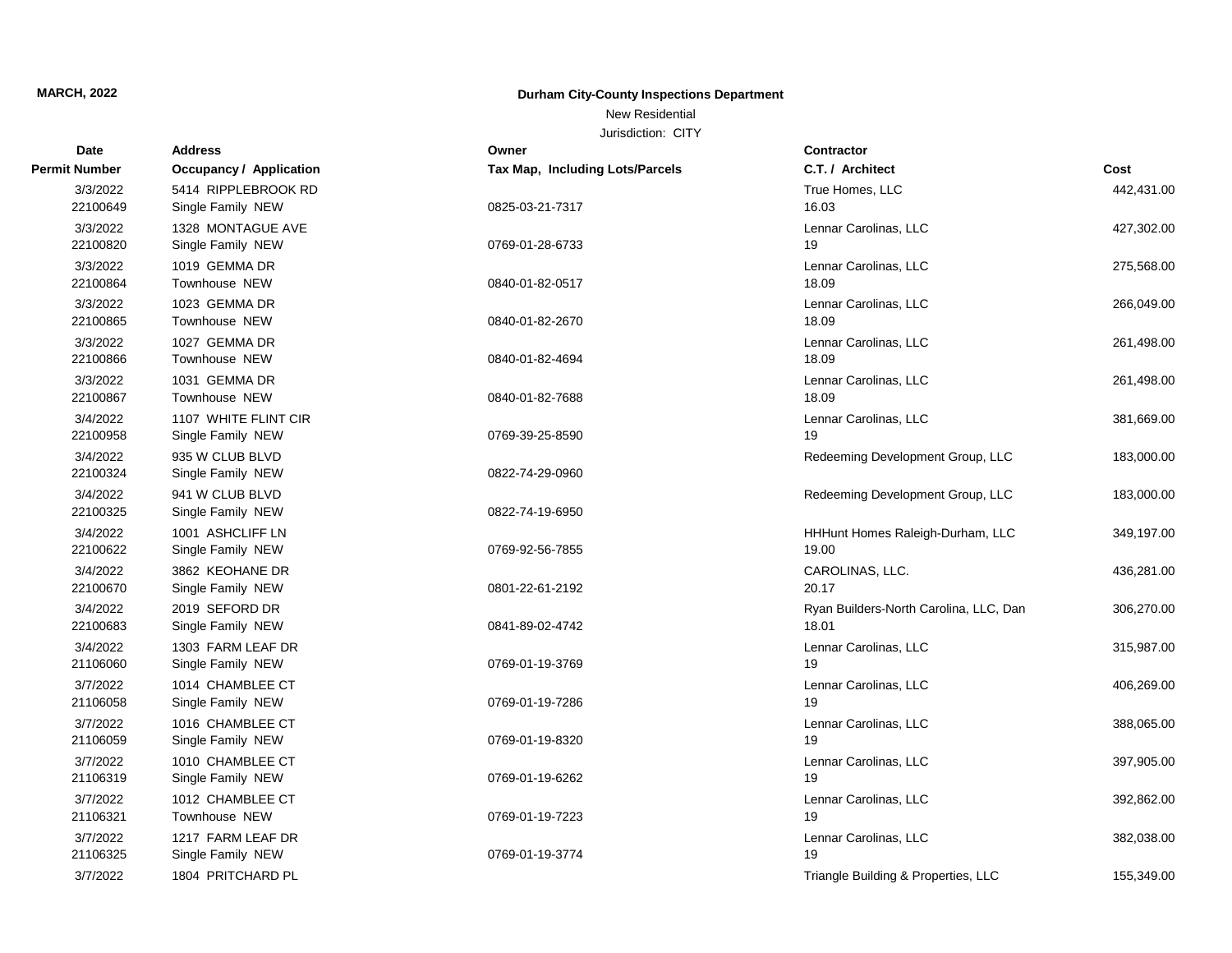## New Residential

| <b>Date</b>          | <b>Address</b>                 | Owner                           | Contractor                           |            |
|----------------------|--------------------------------|---------------------------------|--------------------------------------|------------|
| <b>Permit Number</b> | <b>Occupancy / Application</b> | Tax Map, Including Lots/Parcels | C.T. / Architect                     | Cost       |
| 22100141             | Single Family NEW              | 0830-15-68-9760                 | Sun Shack Design Solutions           |            |
| 3/7/2022             | 1102 ROMERIA DR                |                                 | $\sim 100$<br>T/A                    | 234,561.00 |
| 22100732             | Townhouse NEW                  | 0739-29-06-5284                 | 20.26                                |            |
| 3/7/2022             | 1104 ROMERIA DR                |                                 | T/A                                  | 265,803.00 |
| 22100733             | Townhouse NEW                  | 0739-29-06-6073                 | 20.26                                |            |
| 3/7/2022             | 1112 ROMERIA DR                |                                 | $\sim$ 100 $\pm$<br>T/A              | 264,204.00 |
| 22100737             | Townhouse NEW                  | 0739-29-15-0239                 | 20.26                                |            |
| 3/7/2022             | 1106 ROMERIA DR                |                                 | T/A                                  | 265,803.00 |
| 22100734             | Townhouse NEW                  | 0739-29-05-7855                 | 20.26                                |            |
| 3/7/2022             | 1108 ROMERIA DR                |                                 | T/A                                  | 236,037.00 |
| 22100735             | Townhouse NEW                  | 0739-29-05-8637                 | 20.26                                |            |
| 3/7/2022             | 1110 ROMERIA DR                |                                 | $\sim$ $\sim$<br>T/A                 | 305,778.00 |
| 22100736             | Townhouse NEW                  | 0739-29-05-9429                 | 20.26                                |            |
| 3/7/2022             | 5018 STARDUST DR               |                                 | Darrell and Theresa Long             | 8,998.00   |
| 22100940             | Single Family NEW              | 0834-01-19-8307                 | 16.01                                |            |
| 3/8/2022             | 1806 PRITCHARD PL              |                                 | Triangle Building & Properties, LLC  | 155,349.00 |
| 22100243             | Single Family NEW              | 0830-15-78-2230                 |                                      |            |
| 3/8/2022             | 1806 PRITCHARD PL              |                                 | Triangle Building & Properties, LLC  | 155,349.00 |
| 22100242             | Single Family NEW              | 0830-15-78-2251                 | 20.09                                |            |
| 3/8/2022             | 1035 GEMMA DR                  |                                 | Lennar Carolinas, LLC                | 266,049.00 |
| 22100745             | Townhouse NEW                  | 0840-01-92-1742                 | 18.09                                |            |
| 3/8/2022             | 1039 GEMMA DR                  |                                 | Lennar Carolinas, LLC                | 274,044.00 |
| 22100746             | Townhouse NEW                  | 0840-01-92-4738                 | 18.09                                |            |
| 3/8/2022             | 1043 GEMMA DR                  |                                 | Lennar Carolinas, LLC                | 261,498.00 |
| 22100747             | Townhouse NEW                  | 0840-01-92-6844                 | 18.09                                |            |
| 3/8/2022             | 1047 GEMMA DR                  |                                 | Lennar Carolinas, LLC                | 261,498.00 |
| 22100748             | Townhouse NEW                  | 0840-01-92-8971                 | 18.09                                |            |
| 3/8/2022             | 1 BITTERN LN                   |                                 | B. Wallace Design & Construcion, LLC | 335,175.00 |
| 22101001             | Single Family NEW              | 0800-59-02-6932                 | 20.17                                |            |
| 3/8/2022             | 712 KENT ST                    |                                 | Daniels Building Co of NC, LLC       | 279,210.00 |
| 22100149             | Single Family NEW              | 0821-10-47-1407                 | 5 Hauch Design                       |            |
| 3/9/2022             | 1806 PRITCHARD PL              |                                 | Triangle Building & Properties, LLC  | 155,349.00 |
| 22100244             | Single Family NEW              | 0830-15-78-4074                 |                                      |            |
| 3/10/2022            | 1332 MONTAGUE AVE              |                                 | Lennar Carolinas, LLC                | 388,065.00 |
| 22100821             | Single Family NEW              | 0769-01-28-7801                 | 19                                   |            |
| 3/10/2022            | 2308 N ROXBORO ST              |                                 | University City, LLC                 | 140,220.00 |
| 22101049             | Duplex NEW                     | 0832-26-62-3893                 | 1.01                                 |            |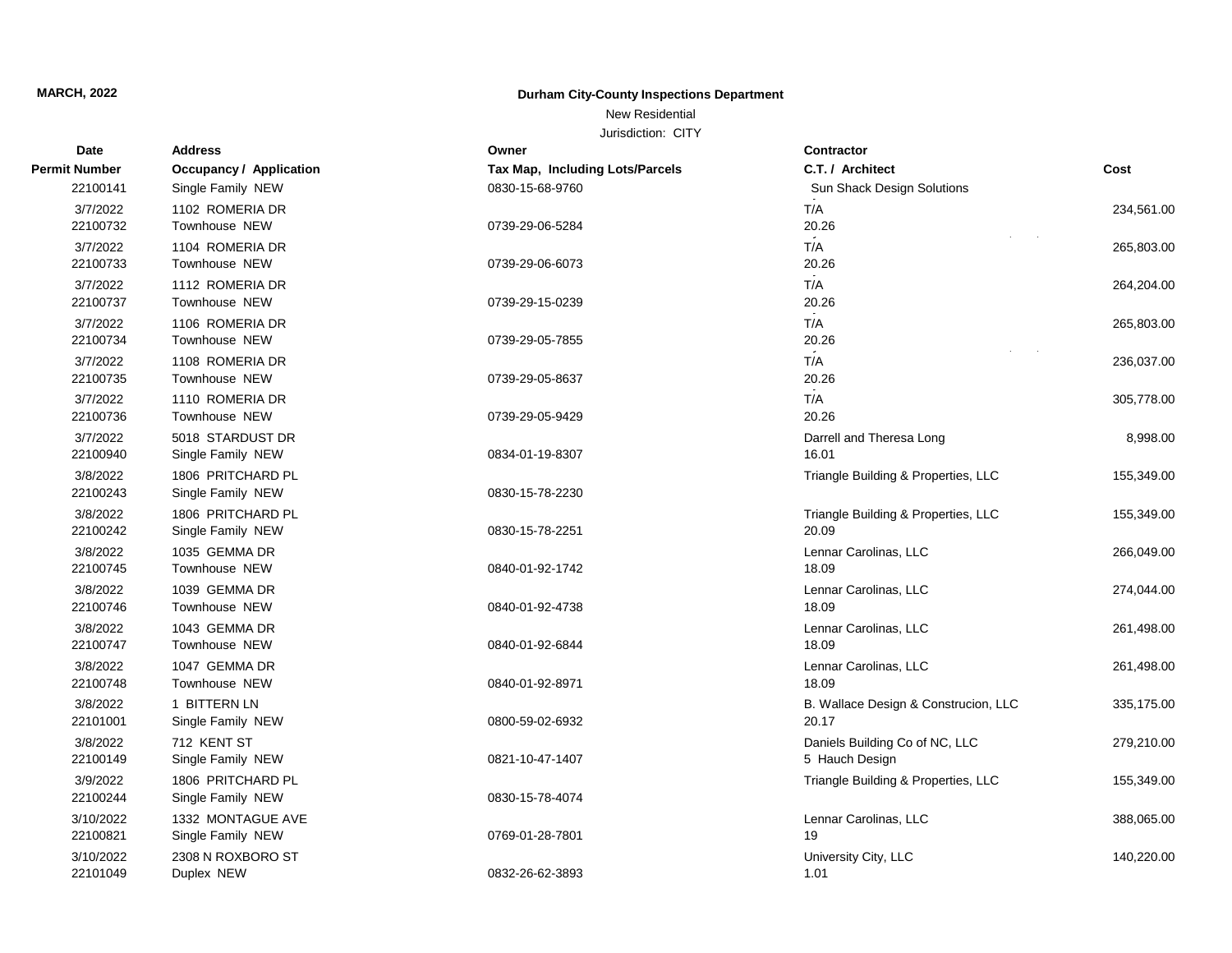New Residential

| <b>Date</b>           | <b>Address</b>                              | Owner                                  | <b>Contractor</b>                                               |            |
|-----------------------|---------------------------------------------|----------------------------------------|-----------------------------------------------------------------|------------|
| <b>Permit Number</b>  | <b>Occupancy / Application</b>              | <b>Tax Map, Including Lots/Parcels</b> | C.T. / Architect                                                | Cost       |
| 3/11/2022<br>22101055 | 2023 SEFORD DR<br>Single Family NEW         | 0841-89-01-2628                        | Ryan Builders-North Carolina, LLC, Dan<br>18.01                 | 306,639.00 |
| 3/11/2022<br>22101057 | 2027 SEFORD DR<br>Single Family NEW         | 0841-79-90-8831                        | Ryan Builders-North Carolina, LLC, Dan<br>18.02                 | 306,639.00 |
| 3/11/2022<br>22101058 | 2031 SEFORD DR<br>Single Family NEW         | 0841-78-99-4995                        | Ryan Builders-North Carolina, LLC, Dan<br>18.02                 | 323,490.00 |
| 3/11/2022<br>22101062 | 5419 BEARDSLEY CT<br>Single Family NEW      | 0825-03-21-9698                        | True Homes, LLC<br>16.03 Dan Puvac                              | 423,981.00 |
| 3/11/2022<br>22101063 | 5420 BEARDSLEY CT<br>Single Family NEW      | 0825-03-31-1700                        | True Homes, LLC<br>16.03 Dan Puvac                              | 531,237.00 |
| 3/11/2022<br>22101066 | 1040 CLIMBING ASTER DR<br>Single Family NEW | 0769-82-19-1097                        | M/I HOMES OF RALEIGH LLC<br>19.00                               | 360,759.00 |
| 3/11/2022<br>22101067 | 1044 CLIMBING ASTER DR<br>Single Family NEW | 0769-82-08-8704                        | M/I HOMES OF RALEIGH LLC<br>19.00                               | 390,156.00 |
| 3/11/2022<br>22100205 | 805 DA VINCI ST<br>Single Family NEW        | 0833-50-45-6949                        | <b>GPS Home Services LLC</b><br>1.01                            | 196,000.00 |
| 3/11/2022<br>22100206 | 805 DA VINCI ST<br>Single Family NEW        | 0833-50-45-6949                        | GPS Home Services LLC<br>1.01                                   | 154,980.00 |
| 3/14/2022<br>21105616 | 2904 WADSWORTH AVE<br>Single Family NEW     | 0820-24-87-4743                        | SGS CONTRACTING, LLC.<br>20.09                                  | 141,941.00 |
| 3/14/2022<br>21105632 | 2900 WADSWORTH AVE<br>Single Family NEW     | 0820-24-88-7452                        | SGS CONTRACTING, LLC.<br>20.09 Vani Aldianto                    | 141,942.00 |
| 3/14/2022<br>21105638 | 2904 WADSWORTH AVE<br>Single Family NEW     | 0820-24-87-4743                        | SGS CONTRACTING, LLC.<br>20.09 Vani Aldianto                    | 141,942.00 |
| 3/14/2022<br>21105650 | 2902 WADSWORTH AVE<br>Single Family NEW     | 0820-24-88-6101                        | SGS CONTRACTING, LLC.<br>20.09 Vani Aldianto                    | 141,942.00 |
| 3/14/2022<br>22100224 | 2205 EDWIN AVE<br>Single Family NEW         | 0822-18-46-8382                        | <b>TERNION HOMES LLC</b><br>4.01 Designer Thomas Gullie Designs | 183,178.00 |
| 3/14/2022<br>22101080 | 1782 FARM POND TRL<br>Single Family NEW     | 0769-81-88-2288                        | HHHunt Homes Raleigh-Durham, LLC<br>19.00                       | 305,532.00 |
| 3/14/2022<br>22101090 | 2108 FEATHER ROCK DR<br>Single Family NEW   | 0842-66-39-7168                        | KB HOME, RALEIGH-DURHAM LLC<br>18.01                            | 298,398.00 |
| 3/14/2022<br>22100806 | 17 TREVISO PL<br>Single Family NEW          | 0709-03-03-3631                        | Lorient Homes LLC<br>20.18 HARRISON ARCHITECTURE, PA            | 563,990.00 |
| 3/15/2022<br>22100970 | 1002 BROOKVILLE LN<br>Townhouse NEW         | 0749-56-59-1791                        | M/I HOMES OF RALEIGH LLC<br>18.09                               | 333,945.00 |
| 3/15/2022             | 1004 BROOKVILLE LN                          |                                        | M/I HOMES OF RALEIGH LLC                                        | 332,100.00 |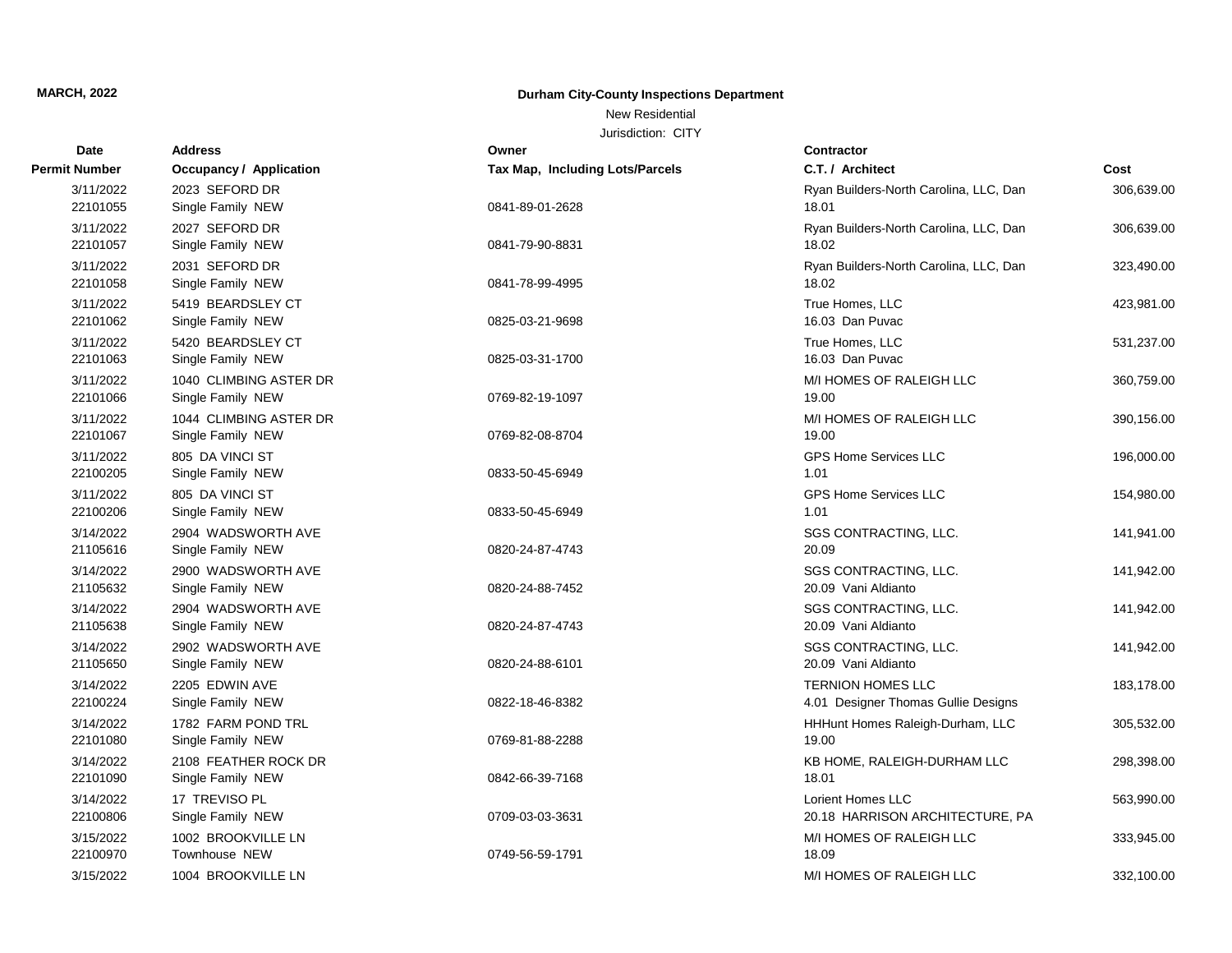New Residential

| Date                  | <b>Address</b>                              | Owner                           | <b>Contractor</b>                                 |            |
|-----------------------|---------------------------------------------|---------------------------------|---------------------------------------------------|------------|
| Permit Number         | <b>Occupancy / Application</b>              | Tax Map, Including Lots/Parcels | C.T. / Architect                                  | Cost       |
| 22100971              | Townhouse NEW                               | 0749-56-59-0984                 | 18.09                                             |            |
| 3/15/2022<br>22100972 | 1006 BROOKVILLE LN<br>Townhouse NEW         | 0749-57-40-9173                 | M/I HOMES OF RALEIGH LLC<br>18.09                 | 331,854.00 |
| 3/15/2022<br>22100973 | 1008 BROOKVILLE LN<br>Townhouse NEW         | 0749-57-40-8365                 | M/I HOMES OF RALEIGH LLC<br>18.09                 | 331,854.00 |
| 3/15/2022<br>21106313 | 724 LIBERTY ST<br>Single Family NEW         | 0831-36-12-1317                 | <b>GPS Home Services LLC</b><br>LLG ARCHITECTURE  | 152,028.00 |
| 3/15/2022<br>22101026 | 3851 KEOHANE DR<br>Single Family NEW        | 0801-21-49-2263                 | CAROLINAS, LLC.<br>20.17                          | 559,896.00 |
| 3/15/2022<br>22101029 | 3855 KEOHANE DR<br>Single Family NEW        | 0801-21-49-2969                 | CAROLINAS, LLC.<br>2017                           | 510,819.00 |
| 3/15/2022<br>22101134 | 904 E LAWSON ST<br>Single Family NEW        | 0830-05-19-6845                 | Dukla Design and Build, LLC<br>14                 | 138,744.00 |
| 3/17/2022<br>22100657 | 1004 CLIMBING ASTER DR<br>Single Family NEW | 0769-83-51-0453                 | M/I HOMES OF RALEIGH LLC                          | 390,156.00 |
| 3/17/2022<br>22100658 | 1008 CLIMBING ASTER DR<br>Single Family NEW | 0769-83-41-4492                 | M/I HOMES OF RALEIGH LLC                          | 445,137.00 |
| 3/17/2022<br>22100659 | 1012 CLIMBING ASTER DR<br>Single Family NEW | 0769-83-31-9217                 | M/I HOMES OF RALEIGH LLC                          | 469,983.00 |
| 3/17/2022<br>22100687 | 1000 CLIMBING ASTER DR<br>Single Family NEW | 0769-83-51-6413                 | M/I HOMES OF RALEIGH LLC<br>19.00                 | 445,137.00 |
| 3/17/2022<br>22100688 | 1017 CLIMBING ASTER DR<br>Single Family NEW | 0769-82-49-3513                 | M/I HOMES OF RALEIGH LLC<br>19.00                 | 486,957.00 |
| 3/17/2022<br>22100689 | 1021 CLIMBING ASTER DR<br>Single Family NEW | 0769-82-39-9244                 | M/I HOMES OF RALEIGH LLC<br>19.00                 | 390,156.00 |
| 3/17/2022<br>22100694 | 1254 WHITE FLINT CIR<br>Single Family NEW   | 0860-03-20-8058                 | Lennar Carolinas, LLC<br>19                       | 291,510.00 |
| 3/17/2022<br>22100730 | 1016 CLIMBING ASTER DR<br>Single Family NEW | 0769-83-31-3071                 | M/I HOMES OF RALEIGH LLC<br>19.00                 | 445,137.00 |
| 3/17/2022<br>22100783 | 3000 OXFORD DR<br>Single Family NEW         | 0810-97-60-5850                 | <b>GARRETT BUILDERS LLC</b><br>20.15 Hobie Carver | 345,000.00 |
| 3/17/2022<br>22100786 | 1020 CLIMBING ASTER DR<br>Single Family NEW | 0769-83-20-9645                 | M/I HOMES OF RALEIGH LLC<br>19.00                 | 453,132.00 |
| 3/17/2022<br>22100818 | 1232 BALLERINA LN<br>Single Family NEW      | 0769-01-28-0960                 | Lennar Carolinas, LLC<br>19                       | 351,288.00 |
| 3/17/2022<br>22100896 | 512 CRAVEN ST<br>Single Family NEW          | 0833-63-56-2407                 | <b>DANIEL RIOS</b><br>17.09                       | 151,536.00 |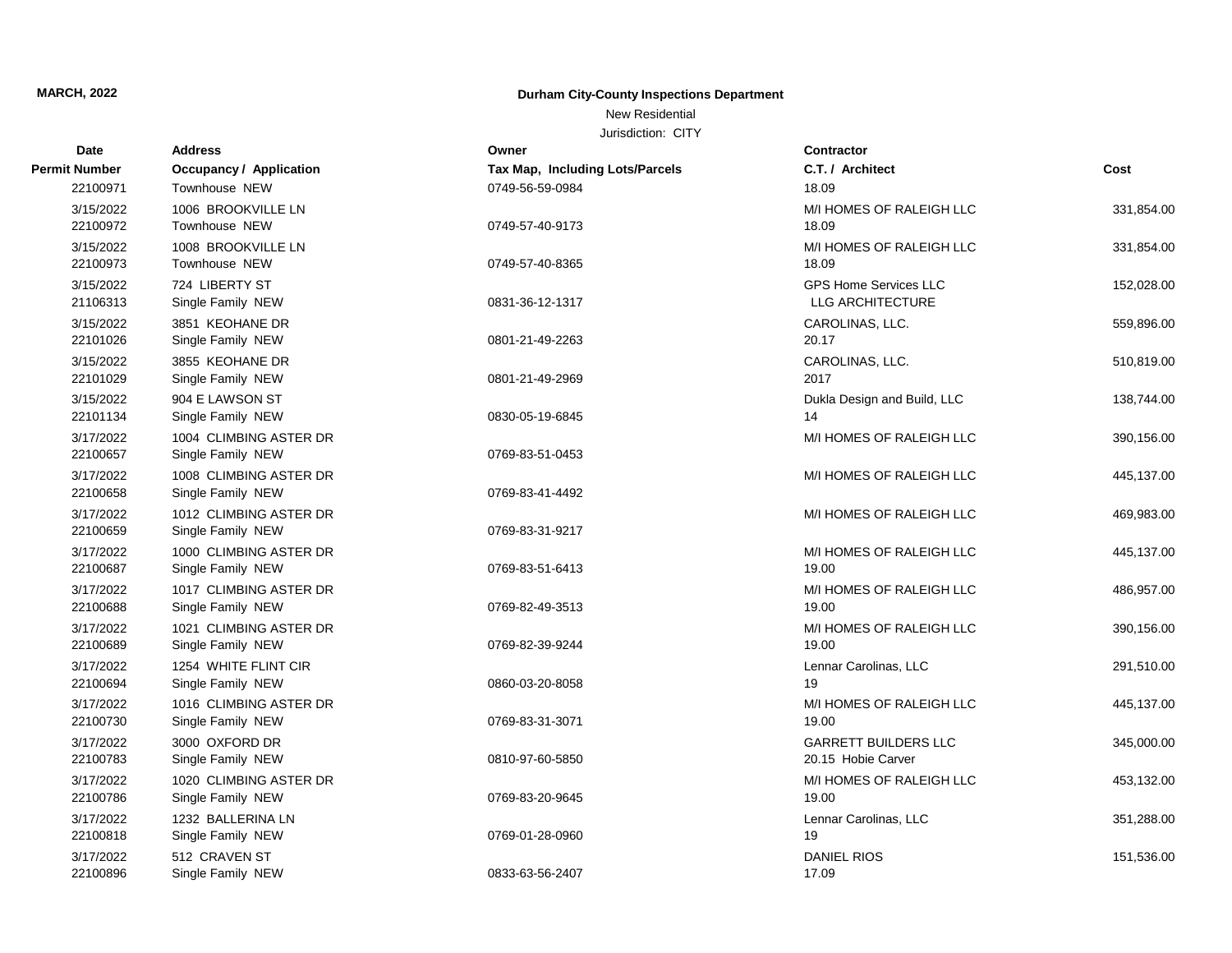New Residential

| Date                  | <b>Address</b>                              | Owner                                  | Contractor                        |            |
|-----------------------|---------------------------------------------|----------------------------------------|-----------------------------------|------------|
| <b>Permit Number</b>  | <b>Occupancy / Application</b>              | <b>Tax Map, Including Lots/Parcels</b> | C.T. / Architect                  | Cost       |
| 3/17/2022             | 1037 CLIMBING ASTER DR                      |                                        | M/I HOMES OF RALEIGH LLC          | 436,896.00 |
| 22100916              | Single Family NEW                           | 0769-82-27-5939                        | 19.00                             |            |
| 3/17/2022             | 1041 CLIMBING ASTER DR                      |                                        | M/I HOMES OF RALEIGH LLC          | 419,000.00 |
| 22100918              | Single Family NEW                           | 0769-82-27-1688                        | 19.00                             |            |
| 3/17/2022<br>22100920 | 1045 CLIMBING ASTER DR<br>Single Family NEW | 0769-82-17-8364                        | M/I HOMES OF RALEIGH LLC<br>19.00 | 445,137.00 |
| 3/17/2022             | 1028 CLIMBING ASTER DR                      |                                        | M/I HOMES OF RALEIGH LLC          | 444,768.00 |
| 22100952              | Single Family NEW                           | 0769-83-20-2041                        | 19.00                             |            |
| 3/17/2022             | 1032 CLIMBING ASTER DR                      |                                        | M/I HOMES OF RALEIGH LLC          | 362,973.00 |
| 22100953              | Single Family NEW                           | 0769-82-19-8699                        | 19.00                             |            |
| 3/17/2022             | 1036 CLIMBING ASTER DR                      |                                        | M/I HOMES OF RALEIGH LLC          | 486,957.00 |
| 22100954              | Single Family NEW                           | 0769-82-19-5348                        | 19.00                             |            |
| 3/17/2022             | 1009 BROOKVILLE LN                          |                                        | M/I HOMES OF RALEIGH LLC          | 333,945.00 |
| 22101033              | Townhouse NEW                               | 0749-56-39-6515                        | 18.09                             |            |
| 3/17/2022             | 1007 BROOKVILLE LN                          |                                        | M/I HOMES OF RALEIGH LLC          | 332,100.00 |
| 22101032              | Townhouse NEW                               | 0749-56-39-7333                        | 18.09                             |            |
| 3/17/2022             | 1005 BROOKVILLE LN                          |                                        | M/I HOMES OF RALEIGH LLC          | 331,854.00 |
| 22101031              | Townhouse NEW                               | 0749-56-39-8134                        | 18.09                             |            |
| 3/17/2022             | 1003 BROOKVILLE LN                          |                                        | M/I HOMES OF RALEIGH LLC          | 280,809.00 |
| 22101030              | Townhouse NEW                               | 0749-56-38-9951                        | 18.09                             |            |
| 3/17/2022             | 1608 E MAIN ST                              |                                        | FRASHER, S.L., LLC                | 147,600.00 |
| 22101102              | Single Family NEW                           | 0831-43-55-6242                        | 11 BK Design                      |            |
| 3/17/2022             | 1606 E MAIN ST                              |                                        | FRASHER, S.L., LLC                | 147,600.00 |
| 22101100              | Single Family NEW                           | 0831-43-54-2940                        | 11 BK Design                      |            |
| 3/17/2022             | 1048 CLIMBING ASTER DR                      |                                        | M/I HOMES OF RALEIGH LLC          | 443,661.00 |
| 22101109              | Single Family NEW                           | 0769-82-08-4313                        | 19                                |            |
| 3/17/2022             | 1052 CLIMBING ASTER DR                      |                                        | M/I HOMES OF RALEIGH LLC          | 467,988.00 |
| 22101108              | Single Family NEW                           | 0769-82-07-1810                        | 19                                |            |
| 3/17/2022             | 1301 S ALSTON AVE                           |                                        | Dukla Design and Build, LLC       | 487,000.00 |
| 22101135              | Duplex NEW                                  | 0830-05-19-6845                        | 14                                |            |
| 3/17/2022             | 1056 CLIMBING ASTER DR                      |                                        | M/I HOMES OF RALEIGH LLC          | 419,000.00 |
| 22101139              | Single Family NEW                           | 0769-72-97-9245                        | 19.00                             |            |
| 3/17/2022             | 1249 WHITE FLINT CIR                        |                                        | Lennar Carolinas, LLC             | 219,186.00 |
| 22101159              | Single Family NEW                           | 0860-03-20-7118                        | 19                                |            |
| 3/17/2022             | 1247 WHITE FLINT CIR                        |                                        | Lennar Carolinas, LLC             | 282,162.00 |
| 22101160              | Single Family NEW                           | 0860-03-20-6175                        | 19                                |            |
| 3/17/2022             | 7205 CRESTED IRIS PL                        |                                        | M/I HOMES OF RALEIGH LLC          | 444,768.00 |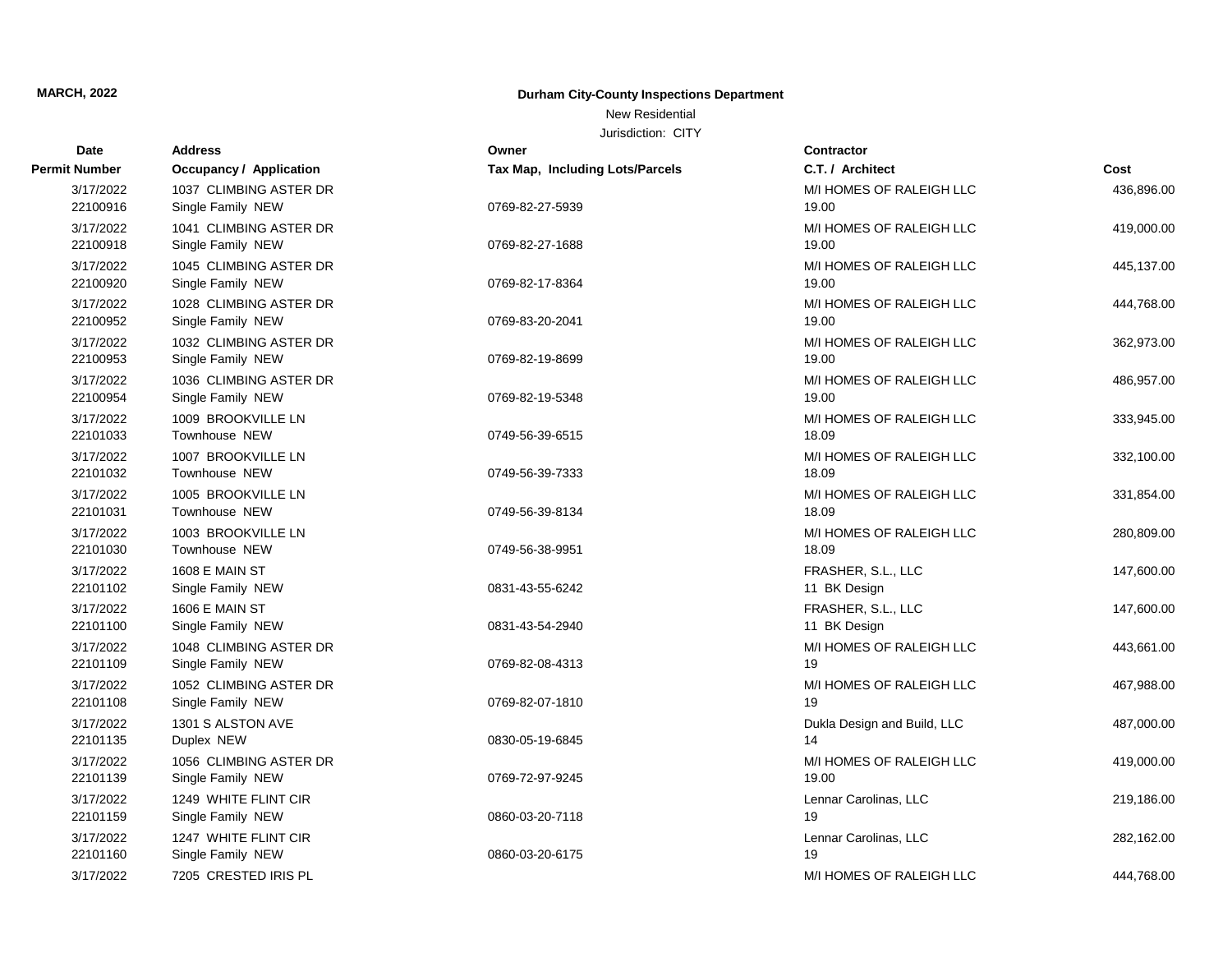New Residential

| Date                  | <b>Address</b>                              | Owner                           | Contractor                                               |            |
|-----------------------|---------------------------------------------|---------------------------------|----------------------------------------------------------|------------|
| <b>Permit Number</b>  | <b>Occupancy / Application</b>              | Tax Map, Including Lots/Parcels | C.T. / Architect                                         | Cost       |
| 22101190              | Single Family NEW                           | 0769-72-94-3947                 | 19                                                       |            |
| 3/17/2022<br>22101191 | 7209 CRESTED IRIS PL<br>Single Family NEW   | 0769-72-85-8195                 | M/I HOMES OF RALEIGH LLC<br>19                           | 497,781.00 |
| 3/21/2022<br>21105101 | 1111 AKRON AVE<br>Single Family NEW         | 0830-03-11-3139                 | <b>CAROLINA</b><br>20.10                                 | 241,818.00 |
| 3/21/2022<br>22101195 | 1402 SMOKY MOUNTAINS ST<br>Townhouse NEW    | 0739-22-34-2422                 | Pulte Home Company, LLC<br>20.25                         | 226,566.00 |
| 3/21/2022<br>22101195 | 1402 SMOKY MOUNTAINS ST<br>Townhouse NEW    | 0739-22-35-2134                 | Pulte Home Company, LLC<br>20.25                         | 226,566.00 |
| 3/21/2022<br>22101196 | 1404 SMOKY MOUNTAINS ST<br>Townhouse NEW    | 0739-22-34-2932                 | Pulte Home Company, LLC<br>20.25                         | 226,266.00 |
| 3/21/2022<br>22101196 | 1404 SMOKY MOUNTAINS ST<br>Townhouse NEW    | 0739-22-35-2134                 | Pulte Home Company, LLC<br>20.25                         | 226,266.00 |
| 3/21/2022<br>22101197 | 1406 SMOKY MOUNTAINS ST<br>Townhouse NEW    | 0739-22-34-2730                 | Pulte Home Company, LLC<br>20.25                         | 239,112.00 |
| 3/21/2022<br>22101197 | 1406 SMOKY MOUNTAINS ST<br>Townhouse NEW    | 0739-22-34-2932                 | Pulte Home Company, LLC<br>20.25                         | 239,112.00 |
| 3/21/2022<br>22101198 | 1408 SMOKY MOUNTAINS ST<br>Townhouse NEW    | 0739-22-34-2422                 | Pulte Home Company, LLC<br>20.25                         | 284,745.00 |
| 3/21/2022<br>22101198 | 1408 SMOKY MOUNTAINS ST<br>Townhouse NEW    | 0739-22-34-2730                 | Pulte Home Company, LLC<br>20.25                         | 284,745.00 |
| 3/21/2022<br>22101194 | 1400 SMOKY MOUNTAINS ST<br>Townhouse NEW    | 0739-22-34-2422                 | Pulte Home Company, LLC<br>20.25                         | 284,745.00 |
| 3/21/2022<br>22101194 | 1400 SMOKY MOUNTAINS ST<br>Townhouse NEW    | 0739-22-35-2415                 | Pulte Home Company, LLC<br>20.25                         | 284,745.00 |
| 3/21/2022<br>21106306 | 722 LIBERTY ST<br>Single Family NEW         | 0831-36-02-6318                 | <b>GPS Home Services LLC</b><br>11 LLG ARCHITECTURE      | 152,028.00 |
| 3/21/2022<br>22100849 | 813 CENTER ST<br>Single Family NEW          | 0842-20-69-9809                 | Durham Building Company, LLC<br>18.01                    | 255,594.00 |
| 3/22/2022<br>22100933 | 3113 ALABAMA AVE<br>Single Family NEW       | 0813-16-93-7090                 | J & W Custom Homes, LLC<br>17.05 J & W Custom Homes, LLC | 450,549.00 |
| 3/22/2022<br>22101140 | 3858 KEOHANE DR<br>Single Family NEW        | 0801-22-60-2396                 | CAROLINAS, LLC.<br>20.17                                 | 386,712.00 |
| 3/22/2022<br>21105867 | 1800 FOREST RD<br>Single Family NEW         | 0822-06-48-4083                 | University City, LLC<br>4.01                             | 157,194.00 |
| 3/22/2022<br>22101107 | 1060 CLIMBING ASTER DR<br>Single Family NEW | 0769-72-96-8742                 | M/I HOMES OF RALEIGH LLC<br>19                           | 441,570.00 |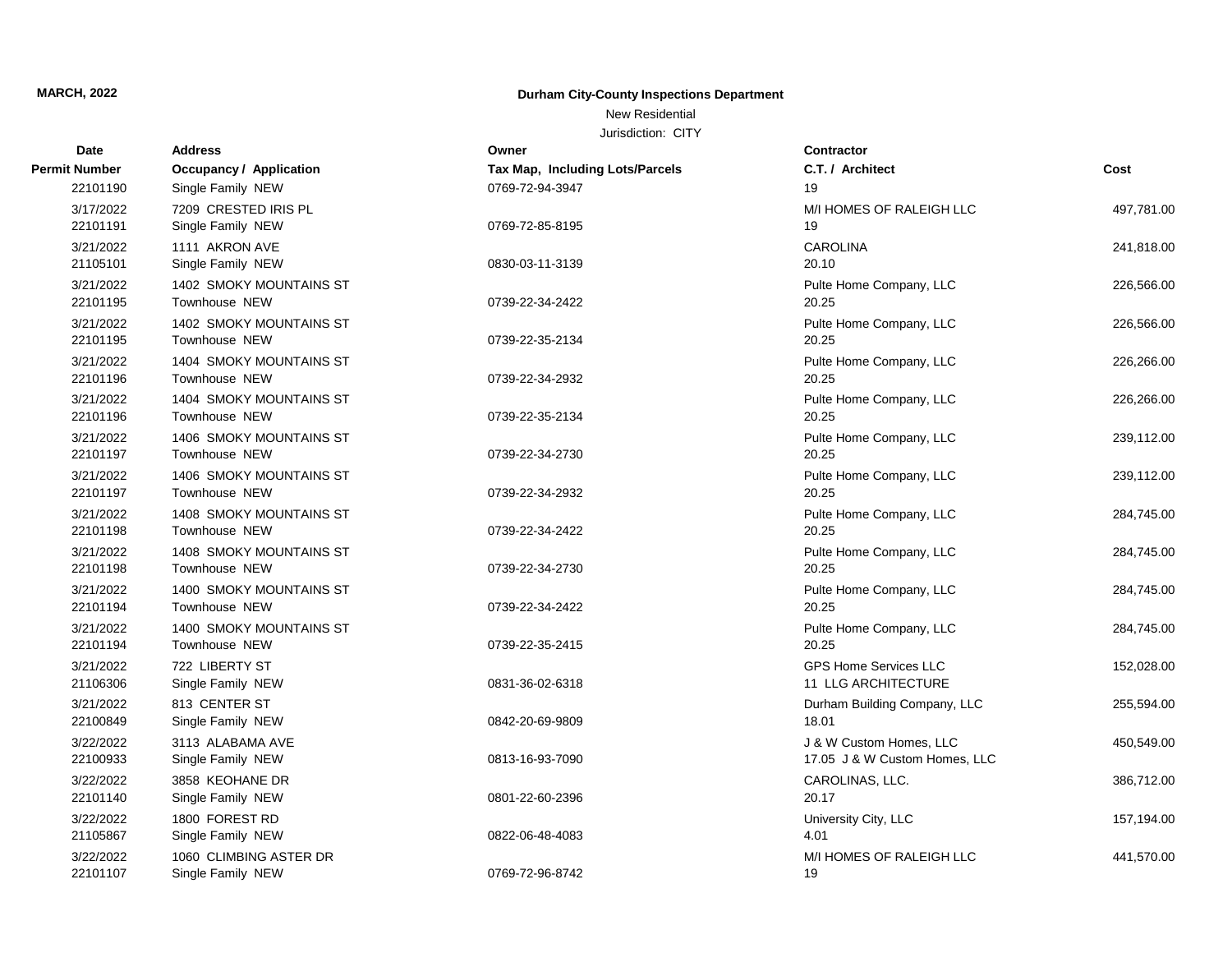New Residential

| Date                  | <b>Address</b>                            | Owner                                  | <b>Contractor</b>                                              |            |
|-----------------------|-------------------------------------------|----------------------------------------|----------------------------------------------------------------|------------|
| <b>Permit Number</b>  | Occupancy / Application                   | <b>Tax Map, Including Lots/Parcels</b> | C.T. / Architect                                               | Cost       |
| 3/22/2022<br>22101219 | 1905 MILAN ST<br>Single Family NEW        | 0842-35-20-0909                        | Sun Forest Systems<br>18.01 J. William Waddell                 | 192,372.00 |
| 3/22/2022<br>22101220 | 1909 MILAN ST<br>Single Family NEW        | 0842-35-11-7929                        | Sun Forest Systems<br>18.01 J. William Waddell                 | 196,800.00 |
| 3/23/2022<br>22101222 | 1913 MILAN ST<br>Single Family NEW        | 0842-35-13-4080                        | Sun Forest Systems<br>18.01 J. William Waddell                 | 192,372.00 |
| 3/23/2022<br>22101038 | 316 MALLARD AVE<br>Townhouse NEW          | 0831-18-20-1114                        | Concept 8, LLC<br>11.00                                        | 281,424.00 |
| 3/23/2022<br>22101037 | 314 MALLARD AVE<br>Townhouse NEW          | 0831-18-10-8281                        | Concept 8, LLC<br>11.00                                        | 281,424.00 |
| 3/23/2022<br>22101036 | 312 MALLARD AVE<br>Townhouse NEW          | 0831-18-10-7227                        | Concept 8, LLC<br>11.00                                        | 281,424.00 |
| 3/23/2022<br>22101035 | 310 MALLARD AVE<br>Townhouse NEW          | 0831-18-10-5315                        | Concept 8, LLC<br>11                                           | 281,424.00 |
| 3/23/2022<br>22100762 | 806 LAURELWOOD DR<br>Single Family NEW    | 0813-76-48-9514                        | HOMES BY DICKERSON, INC.<br>17.07                              | 632,835.00 |
| 3/23/2022<br>22100761 | 802 LAURELWOOD DR<br>Single Family NEW    | 0813-76-47-6633                        | HOMES BY DICKERSON, INC.<br>17.07                              | 565,431.00 |
| 3/23/2022<br>22100764 | 906 LAURELWOOD DR<br>Single Family NEW    | 0813-77-74-9593                        | HOMES BY DICKERSON, INC.<br>17.07                              | 360,636.00 |
| 3/23/2022<br>22100770 | 1163 PATE FARM LN<br>Single Family NEW    | 0840-10-19-9183                        | Lennar Carolinas, LLC<br>18.09                                 | 389,295.00 |
| 3/23/2022<br>22100794 | 803 LAURELWOOD DR<br>Single Family NEW    | 0813-76-39-4389                        | HOMES BY DICKERSON, INC.<br>17.07 J. G. Craig Designs          | 540,339.00 |
| 3/23/2022<br>22100850 | 1000 PINEMEADOW DR<br>Single Family NEW   | 0813-77-73-8472                        | HOMES BY DICKERSON, INC.                                       | 460,758.00 |
| 3/23/2022<br>22101295 | 1260 WHITE FLINT CIR<br>Single Family NEW | 0860-03-20-9018                        | Lennar Carolinas, LLC<br>19                                    | 219,186.00 |
| 3/23/2022<br>22101294 | 1219 WHITE FLINT CIR<br>Single Family NEW | 0769-01-29-8780                        | Lennar Carolinas, LLC<br>19                                    | 291,510.00 |
| 3/24/2022<br>22100960 | 1315 CLARENDON ST<br>Duplex NEW           | 0822-46-22-1181                        | BERINI, JOE F., CONST. CO.<br>4.01 Wagoner Drafting and Design | 179,826.00 |
| 3/24/2022<br>22100961 | 1315 CLARENDON ST<br>Duplex NEW           | 0822-46-22-1181                        | BERINI, JOE F., CONST. CO.<br>4.01 Wagoner Drafting and Design | 179,826.00 |
| 3/25/2022<br>22101146 | 27 TREVISO PL<br>Single Family NEW        | 0709-03-03-2638                        | Lorient Homes LLC<br>20.18 HARRISON ARCHITECTURE, PA           | 563,990.00 |
| 3/25/2022             | 1024 CLIMBING ASTER DR                    |                                        | M/I HOMES OF RALEIGH LLC                                       | 390,156.00 |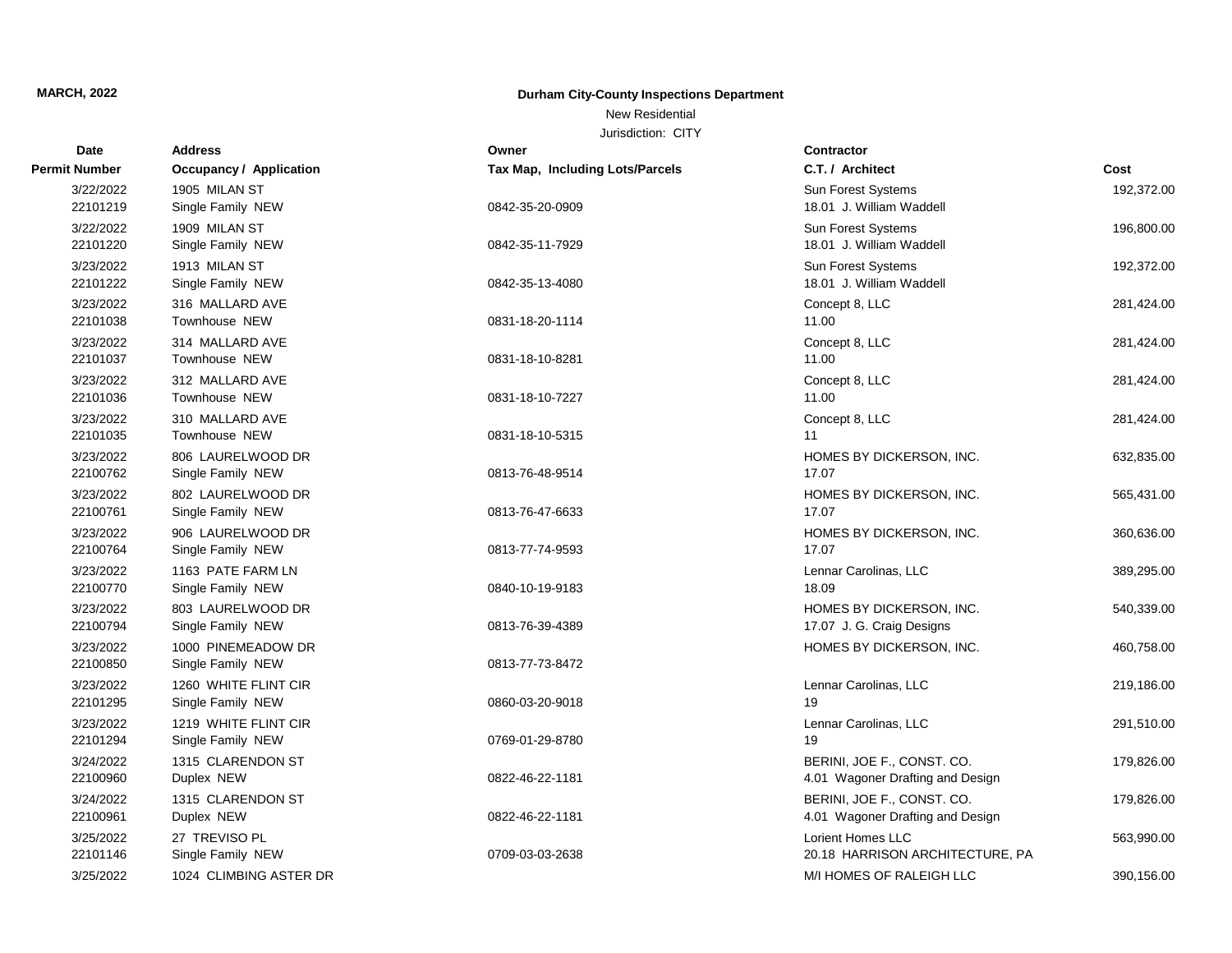New Residential

| Date                  | <b>Address</b>                              | Owner                           | <b>Contractor</b>                       |            |
|-----------------------|---------------------------------------------|---------------------------------|-----------------------------------------|------------|
| Permit Number         | Occupancy / Application                     | Tax Map, Including Lots/Parcels | C.T. / Architect                        | Cost       |
| 22100810              | Single Family NEW                           | 0769-83-20-5392                 | 19.00                                   |            |
| 3/25/2022<br>22100811 | 1025 CLIMBING ASTER DR<br>Single Family NEW | 0769-82-38-5993                 | M/I HOMES OF RALEIGH LLC<br>19.00       | 360,759.00 |
| 3/25/2022<br>22100812 | 1029 CLIMBING ASTER DR<br>Single Family NEW | 0769-82-38-2642                 | M/I HOMES OF RALEIGH LLC<br>19.00       | 438,987.00 |
| 3/25/2022<br>22100813 | 1033 CLIMBING ASTER DR<br>Single Family NEW | 0769-82-28-8380                 | M/I HOMES OF RALEIGH LLC<br>19.00       | 469,983.00 |
| 3/25/2022<br>22100869 | 1023 WHITE BARK LN<br>Single Family NEW     | 0769-27-48-9517                 | Lennar Carolinas, LLC<br>19             | 491,631.00 |
| 3/25/2022<br>22100932 | 1407 JUNIPER ST<br>Single Family NEW        | 0831-68-65-8603                 | PEGASUS LAND CO., LLC<br>10.02          | 142,680.00 |
| 3/25/2022<br>22101225 | 7155 CRESTED IRIS PL<br>Single Family NEW   | 0769-82-24-1903                 | M/I HOMES OF RALEIGH LLC<br>19          | 497,781.00 |
| 3/25/2022<br>22101226 | 7159 CRESTED IRIS PL<br>Single Family NEW   | 0769-82-15-5094                 | M/I HOMES OF RALEIGH LLC<br>19          | 469,985.00 |
| 3/25/2022<br>22101227 | 7163 CRESTED IRIS PL<br>Single Family NEW   | 0769-82-15-1122                 | M/I HOMES OF RALEIGH LLC<br>19          | 442,062.00 |
| 3/25/2022<br>22101228 | 7167 CRESTED IRIS PL<br>Single Family NEW   | 0769-82-05-6260                 | M/I HOMES OF RALEIGH LLC<br>19.00       | 443,661.00 |
| 3/25/2022<br>22101229 | 7201 CRESTED IRIS PL<br>Single Family NEW   | 0769-82-05-2208                 | M/I HOMES OF RALEIGH LLC<br>19.00       | 584,619.00 |
| 3/25/2022<br>22101233 | 1143 PATE FARM LN<br>Single Family NEW      | 0840-11-30-5396                 | Lennar Carolinas, LLC<br>18.09          | 300,735.00 |
| 3/25/2022<br>22101235 | 1147 PATE FARM LN<br>Single Family NEW      | 0840-11-30-3036                 | Lennar Carolinas, LLC<br>18.09          | 295,692.00 |
| 3/25/2022<br>22101257 | 1130 ROMERIA DR<br>Townhouse NEW            | 0739-29-12-9691                 | T/A<br>20.26 NVR Architectural Services | 230,502.00 |
| 3/25/2022<br>22101258 | 1132 ROMERIA DR<br>Townhouse NEW            | 0739-29-22-1423                 | T/A<br>20.26 NVR Architectural Services | 231,978.00 |
| 3/25/2022<br>22101259 | 1134 ROMERIA DR<br>Townhouse NEW            | 0739-29-22-2236                 | T/A<br>20.26 NVR Architectural Services | 231,978.00 |
| 3/25/2022<br>22101260 | 1136 ROMERIA DR<br>Townhouse NEW            | 0739-29-22-3150                 | T/A<br>20.26 NVR Architectural Services | 259,776.00 |
| 3/25/2022<br>22101261 | 1138 ROMERIA DR<br>Townhouse NEW            | 0739-29-21-4963                 | T/A<br>20.26 NVR Architectural Services | 305,778.00 |
| 3/25/2022<br>22101262 | 1140 ROMERIA DR<br>Townhouse NEW            | 0739-29-21-5798                 | T/A<br>20.26 NVR Architectural Services | 305,778.00 |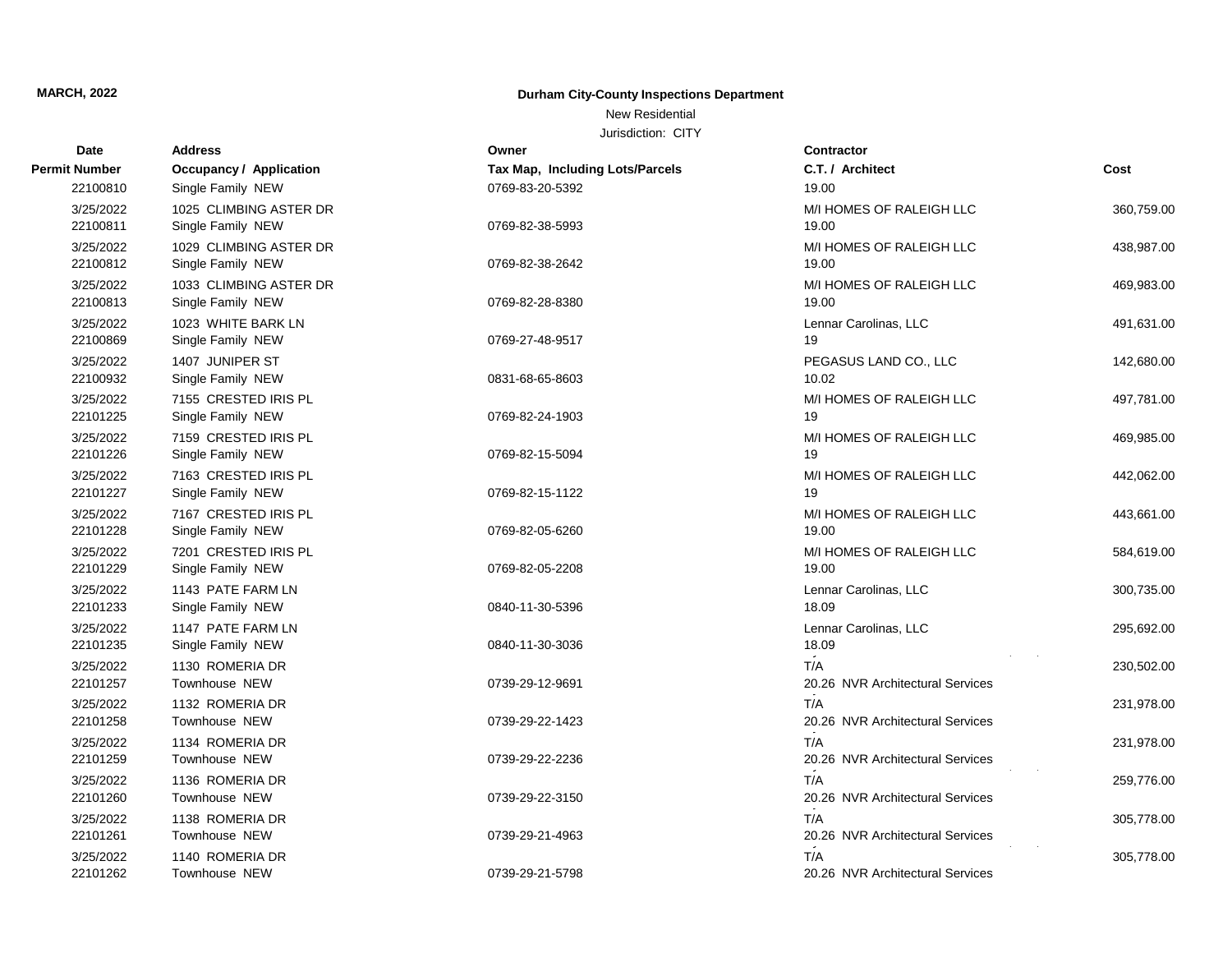New Residential

| Date                  | <b>Address</b>                           | Owner                           | <b>Contractor</b>                |            |
|-----------------------|------------------------------------------|---------------------------------|----------------------------------|------------|
| <b>Permit Number</b>  | <b>Occupancy / Application</b>           | Tax Map, Including Lots/Parcels | C.T. / Architect                 | Cost       |
| 3/25/2022             | 1142 ROMERIA DR                          |                                 | T/A                              | 264,204.00 |
| 22101263              | Townhouse NEW                            | 0739-29-21-7538                 | 20.26 NVR Architectural Services |            |
| 3/25/2022             | 818 LAURELWOOD DR                        |                                 | HOMES BY DICKERSON, INC.         | 362,973.00 |
| 22101312              | Single Family NEW                        | 0813-77-51-3084                 | 17.07                            |            |
| 3/25/2022             | 1003 BELLOAK WAY                         |                                 | Lennar Carolinas, LLC            | 337,512.00 |
| 22100975              | Townhouse NEW                            | 0769-20-88-5287                 | 19                               |            |
| 3/25/2022             | 1005 BELLOAK WAY                         |                                 | Lennar Carolinas, LLC            | 338,619.00 |
| 22100976              | Townhouse NEW                            | 0769-20-88-5581                 | 19                               |            |
| 3/25/2022             | 1007 BELLOAK WAY                         |                                 | Lennar Carolinas, LLC            | 338,619.00 |
| 22100977              | Townhouse NEW                            | 0769-20-88-5783                 | 19                               |            |
| 3/25/2022             | 1009 BELLOAK WAY                         |                                 | Lennar Carolinas, LLC            | 336,282.00 |
| 22100978              | Townhouse NEW                            | 0769-20-88-5985                 | 19                               |            |
| 3/25/2022             | 1011 BELLOAK WAY                         |                                 | Lennar Carolinas, LLC            | 336,036.00 |
| 22100979              | Townhouse NEW                            | 0769-20-89-5187                 | 19                               |            |
| 3/25/2022             | 1013 BELLOAK WAY                         |                                 | Lennar Carolinas, LLC            | 339,972.00 |
| 22100980              | Townhouse NEW                            | 0769-20-89-5491                 | 19                               |            |
| 3/29/2022             | 204 VINCENT AVE                          |                                 | <b>TICON CONSTRUCTION LLC</b>    | 158,301.00 |
| 22100504              | Duplex NEW                               | 0812-36-40-4287                 | 17.06 Barber Architects          |            |
| 3/29/2022             | 208 VINCENT AVE                          |                                 | <b>TICON CONSTRUCTION LLC</b>    | 158,301.00 |
| 22100505              | Duplex NEW                               | 0812-36-40-4897                 | 17.06 Barber Architects          |            |
| 3/29/2022             | 212 VINCENT AVE                          |                                 | <b>TICON CONSTRUCTION LLC</b>    | 158,301.00 |
| 22100506              | Duplex NEW                               | 0812-36-41-5407                 | 17.06 Barber Architects          |            |
| 3/29/2022             | 1001 PINEMEADOW DR                       |                                 | HOMES BY DICKERSON, INC.         | 363,711.00 |
| 22100793              | Single Family NEW                        | 0813-77-62-8292                 | 17.07 J. G. Craig Designs        |            |
| 3/29/2022             | 1308 LANCASTER ST                        |                                 | LLC, T/A                         | 360,000.00 |
| 22100868              | Single Family NEW                        | 0822-55-83-1286                 | 3.01                             |            |
| 3/29/2022             | 423 OLD OXFORD RD                        |                                 | SKYLARK CONSULTANTS, LLC.        | 486,957.00 |
| 22100964              | Single Family NEW                        | 0833-32-66-2908                 | 17.09                            |            |
| 3/29/2022             | 1311 S ALSTON AVE                        |                                 | Dukla Design and Build, LLC      | 115,005.00 |
| 22101136              | Single Family NEW                        | 0830-05-19-6701                 | 14                               |            |
| 3/29/2022             | 2038 JOLLAY ST                           |                                 | Lennar Carolinas, LLC            | 406,638.00 |
| 22101357              | Single Family NEW                        | 0840-22-43-4994                 | 18.09                            |            |
| 3/29/2022             | 2100 JOLLAY ST                           |                                 | Lennar Carolinas, LLC            | 393,723.00 |
| 22101358              | Single Family NEW                        | 0840-22-43-3594                 | 18.09                            |            |
| 3/29/2022<br>22101365 | 5416 RIPPLEBROOK RD<br>Single Family NEW | 0825-03-21-7425                 | True Homes, LLC<br>16.03         | 451,410.00 |
|                       |                                          |                                 |                                  |            |
| 3/29/2022             | 5410 RIPPLEBROOK RD                      |                                 | True Homes, LLC                  | 383,514.00 |